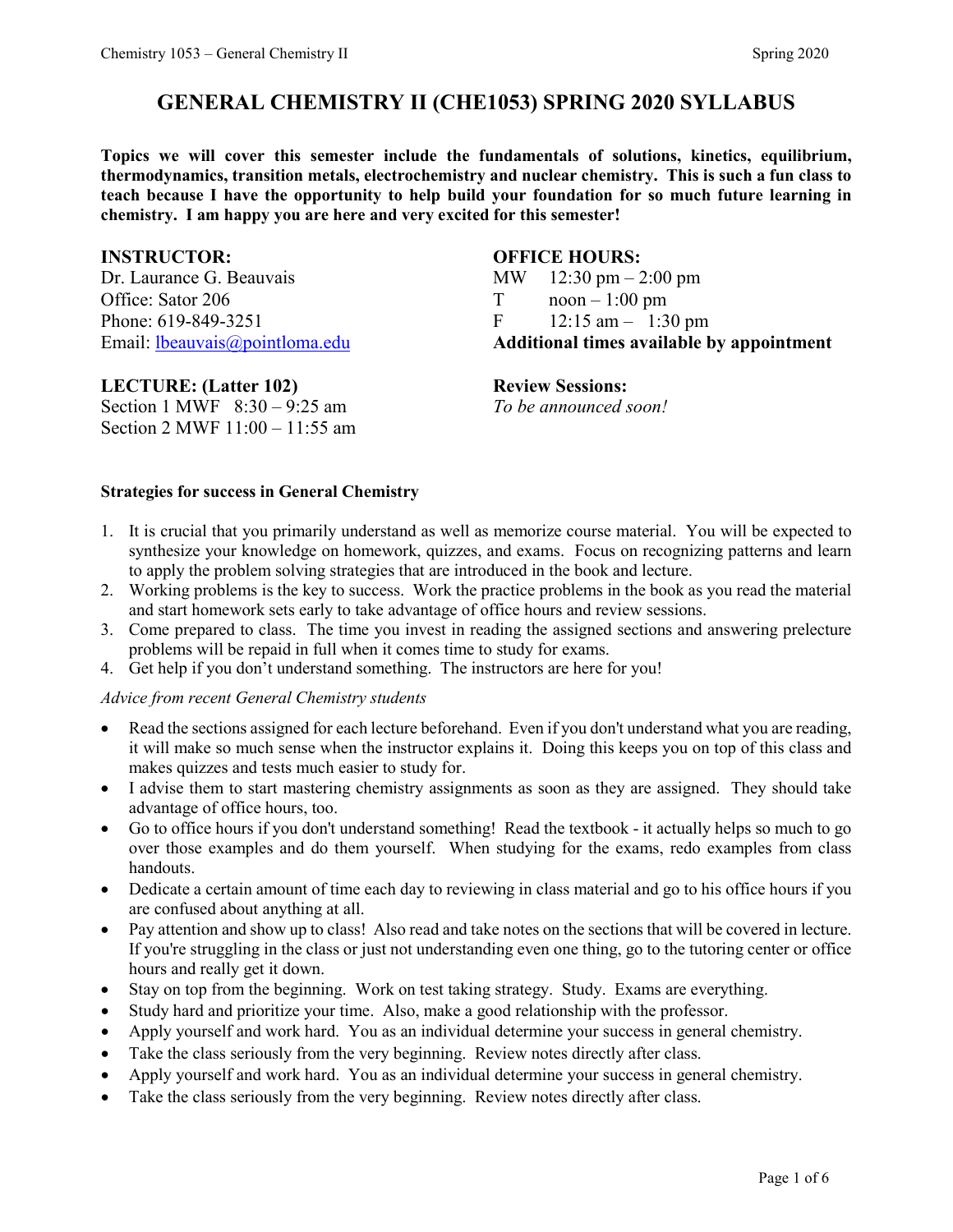# **COURSE OBJECTIVES:**

This is the second course in a two-semester sequence studying the general principles of Chemistry. The course is designed to meet the following objectives:

- Teach chemical facts and theories
- Provide a conceptual framework of modern chemistry
- Develop laboratory skills in the practice of chemical science (CHE1053L)

Topics covered include solutions, reaction rates, chemical equilibrium (including acid-base equilibria and solubility equilibria), thermodynamics, electrochemistry, transition metals, and nuclear chemistry. Although the laboratory portion is a separate course (CHE1053L), it is a corequisite and thus an integral part of learning for this course.

# **LEARNING OUTCOMES:**

An in depth knowledge of chemistry is critical in understanding basic and applied sciences, engineering, and medical professions as well as providing valuable insight for comprehending current events and policies.

# **Specifically, upon completion of this course, students will be able to:**

- Demonstrate a foundational knowledge of the general principles of chemistry including the behavior of solutions, the characteristics of equilibrium (including acid/base equilibrium), the significance of free energy, the properties of electrochemistry, and structures of transition metal and their compounds.
- Solve problems related to describing basic chemical kinetics, characterizing reaction equilibrium, predicting the direction of spontaneous change, calculating electrochemical cell potentials and writing chemical equations for selected chemical reactions.
- Perform basic chemical laboratory techniques related to the topics listed above (CHE1053L).

# **PREREQUISITES:**

**Chemistry Prerequisite**: Successful completion of General Chemistry I (CHE1052), or equivalent. **Mathematical Expectations**: Math skills equivalent to those taught in pre-calculus. **COREQUISITE:** CHE1053L

# **EVALUATION:**

The activities described below will contribute to your total course grade according to the following:

| Hour Examinations (4)           | 50% |
|---------------------------------|-----|
| Homework                        | 15% |
| Quizzes and In-Class Activities | 20% |
| Final Examination               | 15% |

Letter grades will be assigned at the end of the course based on your percentage of total possible points, according to the following APPROXIMATE scale:

| A             | $90 - 100\%$ |
|---------------|--------------|
| B             | $80 - 90\%$  |
| $\mathcal{C}$ | $70 - 80\%$  |
| D             | $60 - 70\%$  |
| $\mathbf{F}$  | $< 60\%$     |

 $(+)$  and  $(-)$  grades will be assigned within each bracket. There is no  $A+$  grade.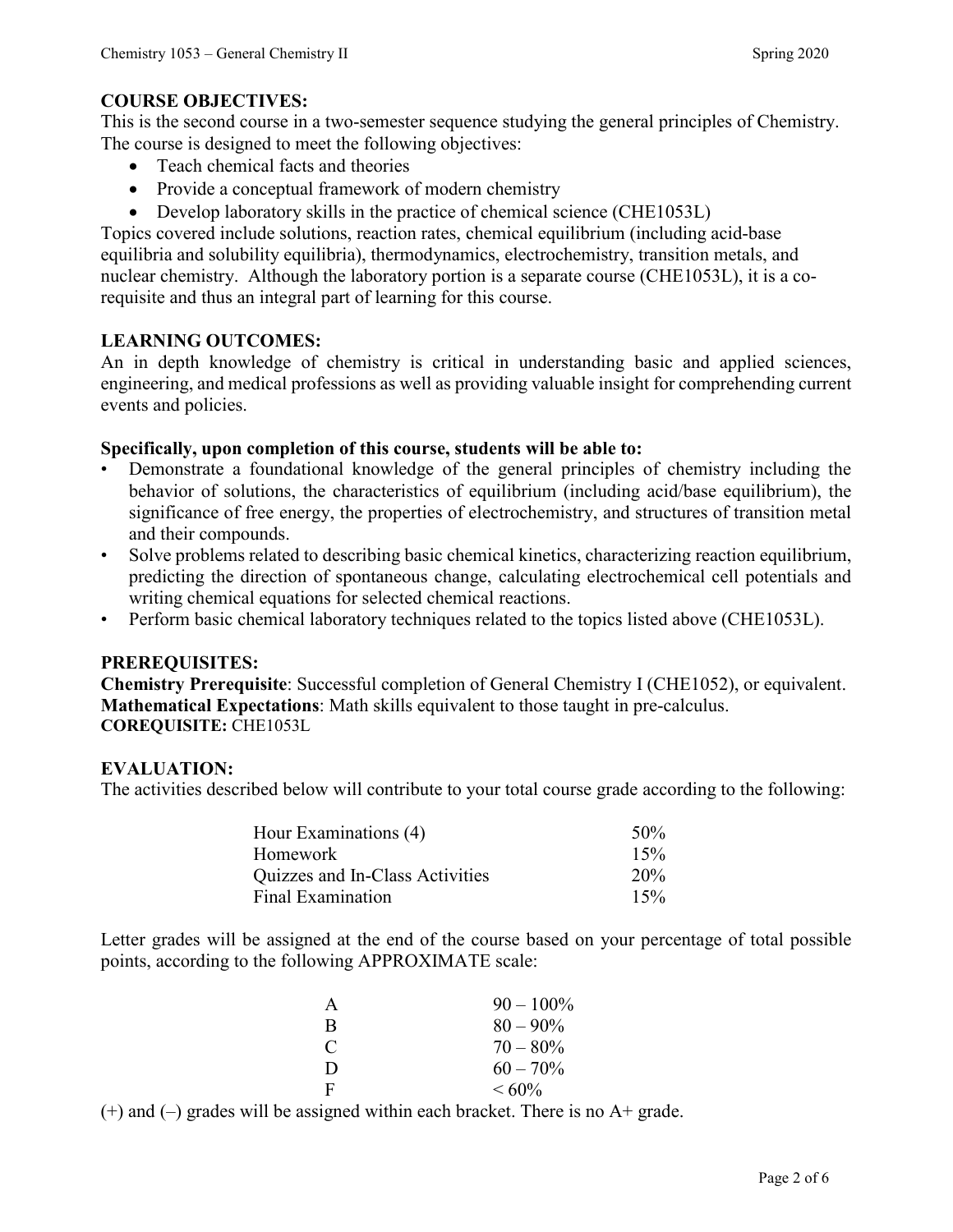# **REQUIRED BOOKS AND COURSE MATERIALS:**

NOTE: NO new materials are required for CHE1053 if you took CHE1052 last semester. You should already have everything on the following list.

- 1. *Textbook:* Tro, Chemistry: A Molecular Approach Plus MasteringChemistry with eText, Pearson, 4th Edition, ISBN-13: 9780134103976 (hardcover text), 9780134162454 (looseleaf text), or 9780134162485 (etext)
- 2. *Online Homework:* MasteringChemistry [www.masteringchemistry.com](http://www.masteringchemistry.com/) (bundled with text or purchased separately) Course ID: **CHE1053SPRING2020**
- 3. *Course Website:* canvas.pointloma.edu
- 4. *Scientific Calculator:* Non-graphing, non-programmable calculator required for exams.
- 5. *Clicker:* I-Clicker 2, ISBN-13: 9781429280471
- 6. *Optional Materials:* Tro, Study Guide for Chemistry: A Molecular Approach, Pearson, 4th Edition 2017, ISBN-13: 9780134066271. Tro, Selected Solutions Manual for Chemistry: A Molecular Approach, Pearson, 4<sup>th</sup> Edition 2017, ISBN-13: 9780134066288.

**ACS Review Study Guide** to help review for the final exam. We will be offering this guide for purchase early in the semester so wait for announcements.

# **ADMINISTRATION:**

- 1. **Attendance**: You are responsible for all the material covered during class. Regular and punctual attendance at all classes is considered essential to optimum academic achievement. If the student is absent from more than 10 percent of class meetings, the faculty member can file a written report which may result in de-enrollment. If the absences exceed 20 percent, the student may be de-enrolled without notice until the university drop date or, after that date, receive the appropriate grade for their work and participation. See [Academic Policies](http://catalog.pointloma.edu/content.php?catoid=18&navoid=1278) in the Undergraduate Academic Catalog.
- 2. The use of portable electronic devices (phones, laptops, iPods, etc.) not related to the course is not permitted in the classroom or lab.
- 3. **Online Homework:** Homework will be assigned three times per week, due Monday, Wednesday and Friday, through MasteringChemistry [\(www.masteringchemistry.com](http://www.masteringchemistry.com/) course ID: **CHE1053SPRING2020**). Successful completion of the homework is essential in mastering the course material. Late assignments will not be accepted.
- 4. **In-Class Activities**: In-Class activities will be assigned and collected periodically during the semester. Inclass activities cannot be made up; however, the lowest in-class activity score will be discarded when final grades are computed. **iclickers will be used regularly to record in-class participation.**
- 5. **Exams and Quizzes**: Four exams and a comprehensive final will be given during the semester. Make-up exams will be arranged only if the instructor is contacted prior to the scheduled exam time and then only if you present an institutionally valid excuse. Unannounced quizzes will be given periodically throughout the semester. Quizzes cannot be made up; however, the lowest quiz score will be discarded when final grades are computed. *Only appropriate (see above) calculators may be used for exams and quizzes.*
- 6. **Canvas**: Canvas (canvas.pointloma.edu) is used as a repository for course material such as lecture notes, slides, and miscellaneous items. Announcements will be sent out via Canvas. It is your responsibility to check Canvas regularly and to confirm that your correct email address is in the system. Grades will be posted periodically to Canvas.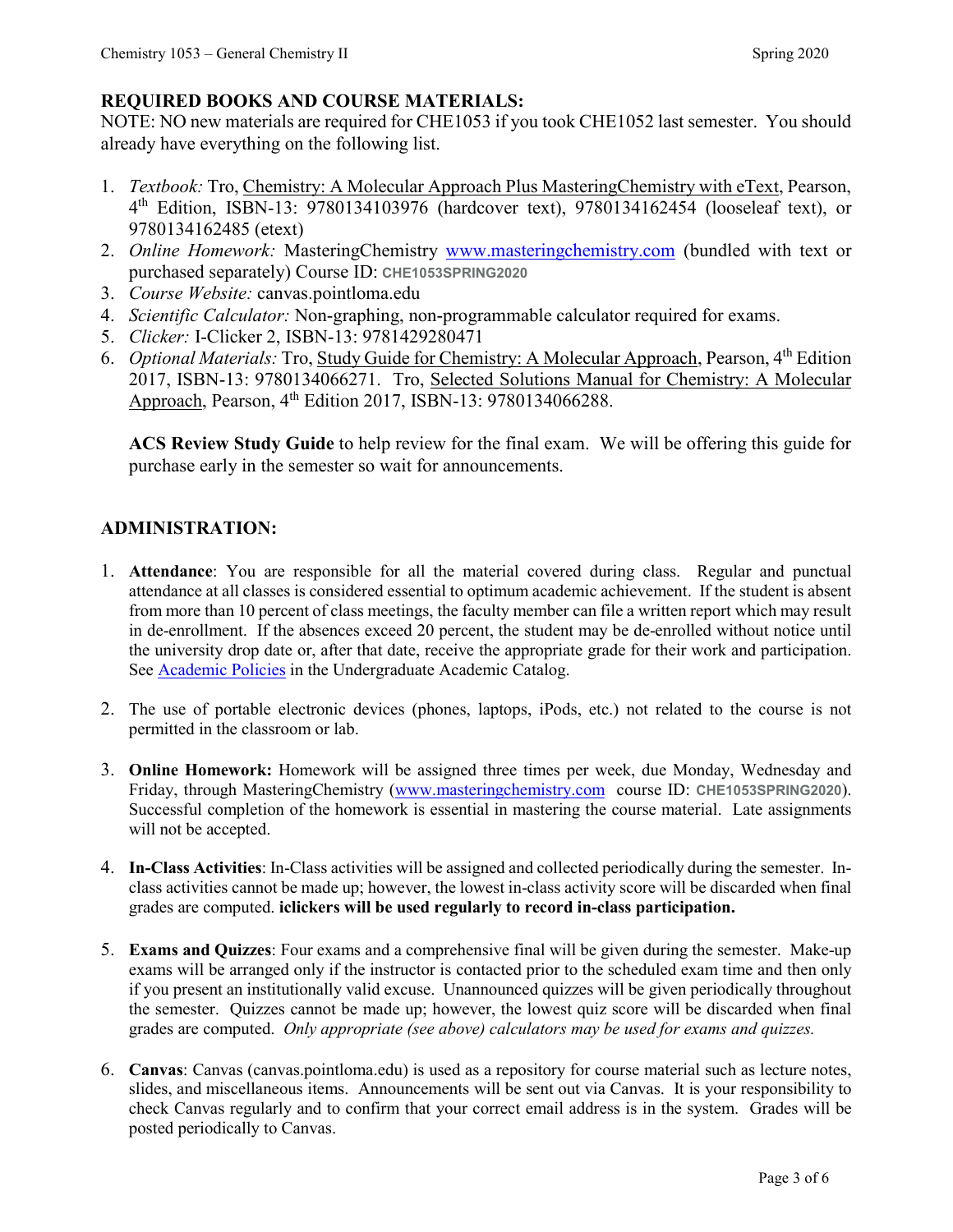# **GENERAL CHEMISTRY II (CHE 1053) SPRING 2020 CLASS SCHEDULE**

| <b>DATE</b><br>Jan 14 $(T)$ | <b>TOPIC</b><br>Properties of Solutions             | <b>READING ASSIGNMENT</b><br>Chapter $13.1 - 13.2$ , 13.5 |
|-----------------------------|-----------------------------------------------------|-----------------------------------------------------------|
| Jan 15 $(W)$                | <b>Factors Affecting Solubility</b>                 | Chapter $13.3 - 13.4$                                     |
| Jan $17$ (F)                | <b>Colligative Properties</b>                       | Chapter $13.6 - 13.7$                                     |
| Jan 20 $(M)$                | Martin Luther King Day                              | NO CLASS                                                  |
| Jan $22 \, (W)$             | <b>Colligative Properties</b>                       | Chapter $13.6 - 13.7$                                     |
| Jan 24 $(F)$                | <b>Reaction Rates</b>                               | Chapter $14.1 - 14.3$                                     |
| Jan $27 \, (M)$             | Integrated Rate Law and Effect of Temperature       | Chapter $14.4 - 14.5$                                     |
| Jan $29$ (W)                | Collision Theory and Reaction Mechanisms            | Chapter $14.5 - 14.6$                                     |
| Jan $31$ (F)                | Catalysis                                           | Chapter 14.7                                              |
| Feb $3(M)$                  | Chapter 14                                          | Chapter 14                                                |
| $\text{Feb } 5 \text{ (W)}$ | Exam 1 (Chapters 13, 14)                            |                                                           |
| Feb $7(F)$                  | <b>Equilibrium Principles</b>                       | Chapter $15.1 - 15.5$                                     |
| Feb $10(M)$                 | <b>Equilibrium Calculations</b>                     | Chapter $15.6 - 15.7$                                     |
| Feb $12(W)$                 | Equilibrium Calculations & Le Chatelier's Principle | Chapter $15.8 - 15.9$                                     |
| Feb $14(F)$                 | Le Chatelier's Principle                            | Chapter 15.9                                              |
| Feb 17 (M)                  | Chapter 15                                          | Chapter 15                                                |
| Feb 19 (W)                  | Nature of Acid and Base                             | Chapter $16.1 - 16.4$                                     |
| Feb $21(F)$                 | pH Calculations and Acid/Base Strength              | Chapter $16.5 - 16.6$                                     |
| Feb $24 \, (M)$             | Bases, Salts, and Polyprotic Acids                  | Chapter 16.7-16.9                                         |
| Feb $26 \, (W)$             | Acids Strength and Molecular Structure              | Chapter $16.10 - 16.11$                                   |
| Feb $28(F)$                 | Chapter 16                                          | Chapter 16                                                |
| Mar $2(M)$                  | Common Ions and Buffers                             | Chapter $17.1 - 17.3$                                     |
| Mar $4(W)$                  | <b>Titration Principles</b>                         | Chapter 17.4                                              |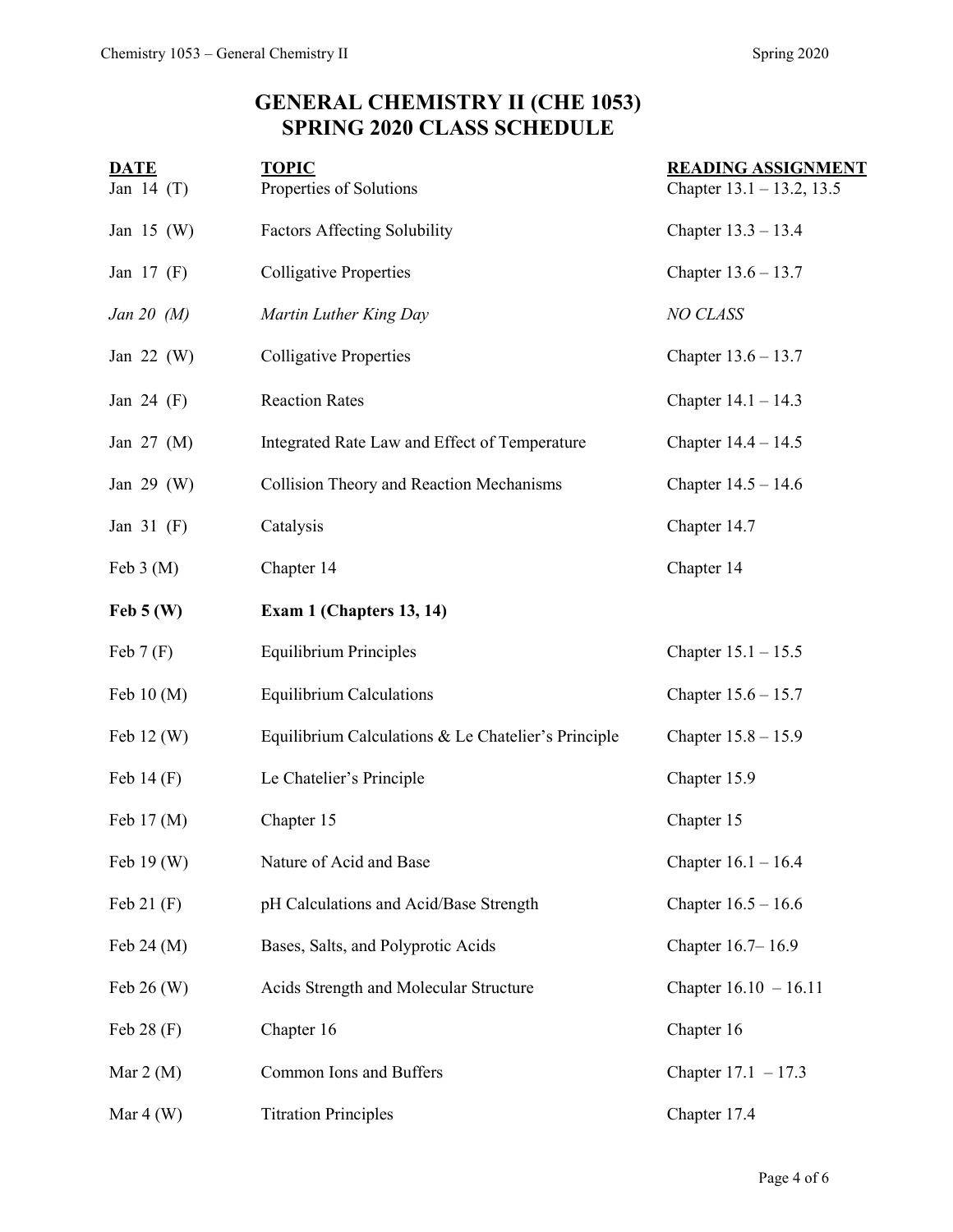# **DATE TOPIC TOPIC READING ASSIGNMENT Mar 6 (F) EXAM 2 (Chapters 15, 16, and 17a)** *Mar 9 – 13 Spring Mid-Term Break NO CLASS* Mar 16 (M) bH Curves and Indicators chapter 17.4 Mar 18 (W) Solubility Equilibria Chapter 17.5 – 17.6 Mar 20 (F) *Complex Ion Equilibria* Chapter 17.7 – 17.8 Mar 23 (M) Finish 17/Start 18 Chapter 17/18 Mar 25 (W) Spontaneity, Entropy, and  $2<sup>nd</sup> Law$  Chapter 18.1 – 18.3 Mar 27 (F) Free Energy – The Concept Chapter 18.4 – 18.5 Mar 30 (M) Free Energy and Chemical Reactions Chapter 18.6 – 18.7 Apr 1 (W) Free Energy and the Equilibrium Constant Chapter 18.8 – 18.10 **Apr 3 (F) Exam 3 (Chapter 17b and 18)** Apr 6 (M) Half Reactions and Balancing Chapter 19.1 – 19.2 Apr 8 (W) Cell Potential and Free Energy Chapter 19.4 – 19.5 Apr 10 (F) *EASTER BREAK NO CLASS* Apr 13 (M) *EASTER BREAK NO CLASS* Apr 15 (W) Cell Potential and Concentration Effects Chapter 19.6 – 19.7 Apr 17 (F) Electrolysis and Corrosion Chapter 19.8 – 19.9 Apr 20 (M) Coordination Compounds and Isomers Chapter 25.1 – 25.4 Apr 22 (W) Metal-Ligand Bonding and "d" Orbitals Chapter 25.5 – 25.6 Apr 24 (F) Metal-Ligand Bonding and "d" Orbitals Chapter 25.5 – 25.6 Apr 27 (M) Nuclear Chemistry Chapter 20.3 – 20.6 **Apr 29 (W) EXAM 4 (Chapters 19, 25 and Nuclear Chemistry)** May 1 (F) Final Exam Review **May 6 (W) ACS COMPREHENSIVE FINAL EXAM**